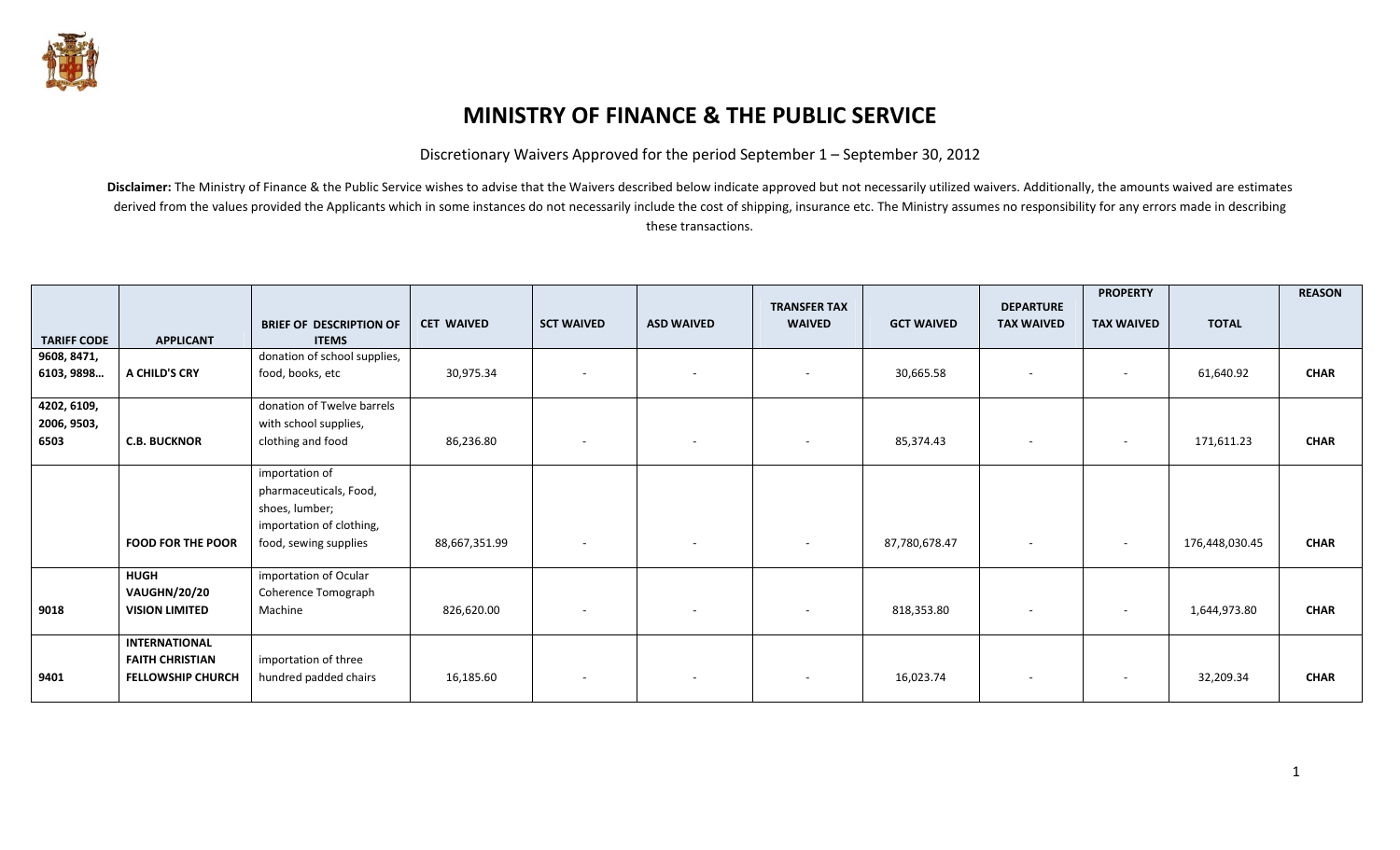

|                    |                                          |                                                                                                                                              |                   |                   |                          | <b>TRANSFER TAX</b>      |                   | <b>DEPARTURE</b>  | <b>PROPERTY</b>          |              | <b>REASON</b> |
|--------------------|------------------------------------------|----------------------------------------------------------------------------------------------------------------------------------------------|-------------------|-------------------|--------------------------|--------------------------|-------------------|-------------------|--------------------------|--------------|---------------|
|                    |                                          | <b>BRIEF OF DESCRIPTION OF</b>                                                                                                               | <b>CET WAIVED</b> | <b>SCT WAIVED</b> | <b>ASD WAIVED</b>        | <b>WAIVED</b>            | <b>GCT WAIVED</b> | <b>TAX WAIVED</b> | <b>TAX WAIVED</b>        | <b>TOTAL</b> |               |
| <b>TARIFF CODE</b> | <b>APPLICANT</b><br><b>INTERNATIONAL</b> | <b>ITEMS</b>                                                                                                                                 |                   |                   |                          |                          |                   |                   |                          |              |               |
|                    |                                          |                                                                                                                                              |                   |                   |                          |                          |                   |                   |                          |              |               |
| 9608, 9609,        | <b>RESTORATION AND</b>                   | donation of school supplies,                                                                                                                 |                   |                   |                          |                          |                   |                   |                          |              |               |
| 6208, 4820         | <b>DELIVERANCE CENTRE</b>                | shoes, books, etc                                                                                                                            | 35,940.00         |                   |                          |                          | 35,580.60         |                   | $\overline{\phantom{a}}$ | 71,520.60    | <b>CHAR</b>   |
|                    | <b>ISLANDSON</b>                         | donation of school supplies,                                                                                                                 |                   |                   |                          |                          |                   |                   |                          |              |               |
| 9898               | <b>MINISTRIES</b>                        | food, books, etc                                                                                                                             | 27,195.00         |                   |                          | $\overline{\phantom{a}}$ | 26,923.05         |                   |                          | 54,118.05    | <b>CHAR</b>   |
|                    | <b>JAMAICA CANCER</b>                    |                                                                                                                                              |                   |                   |                          |                          |                   |                   |                          |              |               |
| 6217, 7117         | <b>SOCIETY</b>                           | importation of lapel pins                                                                                                                    | 48,366.71         |                   |                          | $\overline{\phantom{a}}$ | 47,883.04         |                   | $\overline{\phantom{a}}$ | 96,249.75    | <b>CHAR</b>   |
|                    |                                          | purchase of magnifiers and                                                                                                                   |                   |                   |                          |                          |                   |                   |                          |              |               |
| 6602, 9013,        | <b>JAMAICA SOCIETY</b>                   | canes; purchase of 2011                                                                                                                      |                   |                   |                          |                          |                   |                   |                          |              |               |
| 8702               | <b>FOR THE BLIND</b>                     | <b>Ford Everest</b>                                                                                                                          | 441,647.79        | 473,695.31        | $\overline{\phantom{a}}$ | $\sim$                   | 515,391.04        |                   | $\overline{\phantom{a}}$ | 1,430,734.14 | <b>CHAR</b>   |
|                    |                                          | Purchase of 2012 Toyota                                                                                                                      |                   |                   |                          |                          |                   |                   |                          |              |               |
|                    |                                          | Bus; importation of three                                                                                                                    |                   |                   |                          |                          |                   |                   |                          |              |               |
|                    | <b>MISSIONARIES OF THE</b>               | 40ft containers of food,                                                                                                                     |                   |                   |                          |                          |                   |                   |                          |              |               |
| 8703               | <b>POOR</b>                              | clothing etc                                                                                                                                 | 444,425.13        | 132,409.42        | $\overline{\phantom{a}}$ | $\sim$                   | 898,779.52        |                   | $\sim$                   | 1,475,614.07 | <b>CHAR</b>   |
|                    | <b>MONEX LIMITED/SIR</b>                 |                                                                                                                                              |                   |                   |                          |                          |                   |                   |                          |              |               |
|                    | <b>JOHN GOLDING</b>                      |                                                                                                                                              |                   |                   |                          |                          |                   |                   |                          |              |               |
|                    | <b>REHABILITATION</b>                    | importation of raw                                                                                                                           |                   |                   |                          |                          |                   |                   |                          |              |               |
| 4016               | <b>CENTRE</b>                            | materials                                                                                                                                    | 57,676.25         |                   |                          |                          | 57,099.49         |                   |                          | 114,775.74   | <b>CHAR</b>   |
|                    | <b>MUSTARD SEED</b>                      | purchase of 2007 Honda<br>Accord, 2009 Nissan<br>Bluebird, 2006 Nissan X-Trail;<br>purchase of one 2009 Toyota<br>Mark X and one 2012 Toyota |                   |                   |                          |                          |                   |                   |                          |              |               |
| 8703               | <b>COMMUNITIES</b>                       | Tacoma                                                                                                                                       | 1,491,790.26      | 1,790,148.31      | $\overline{\phantom{a}}$ | $\sim$                   | 1,772,246.83      |                   | $\overline{\phantom{a}}$ | 5,054,185.40 | <b>CHAR</b>   |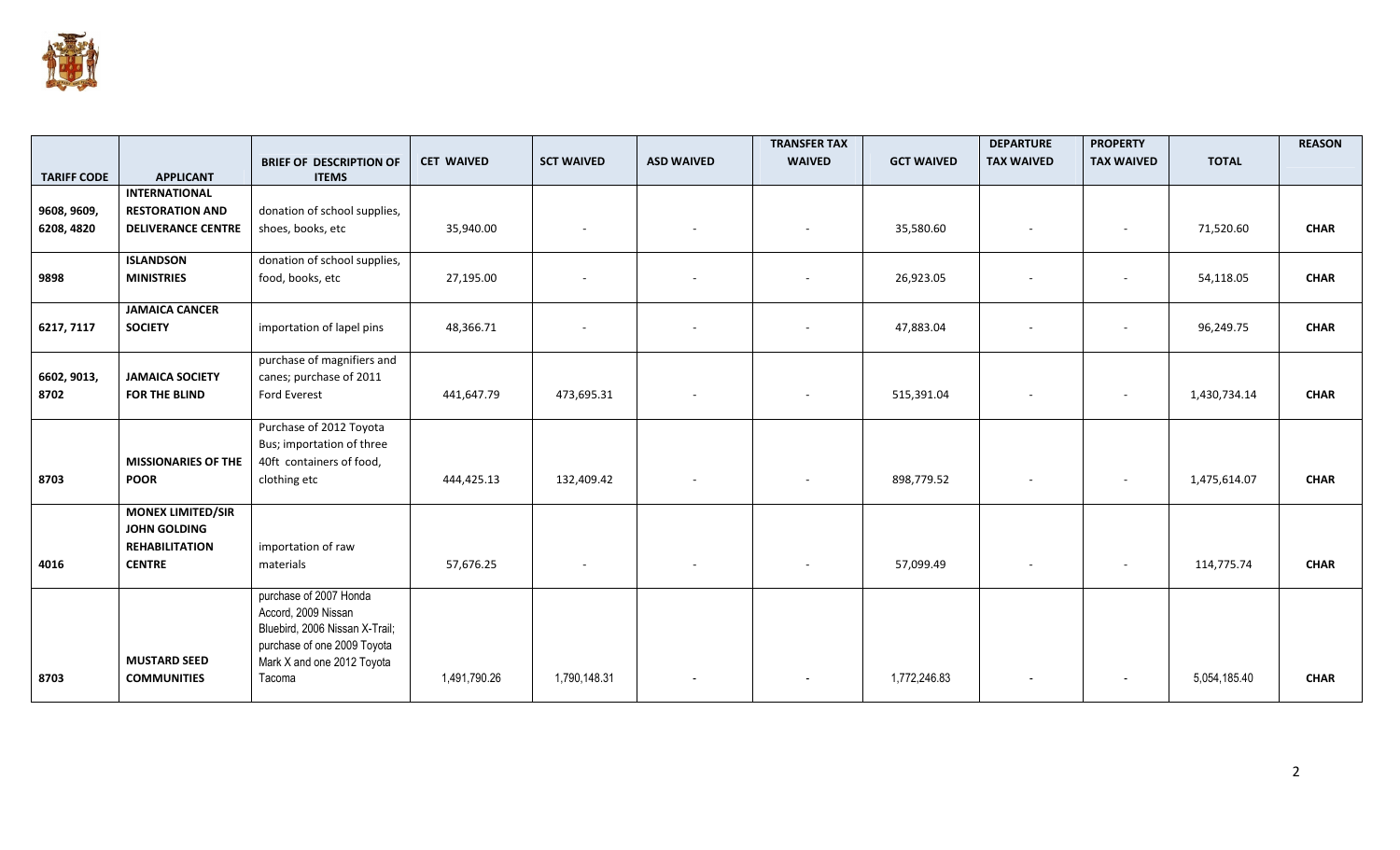

|                           |                                                                        |                                                  |                   |                          |                          |                          |                   | <b>DEPARTURE TAX</b>     | <b>PROPERTY</b>          |              | <b>REASON</b> |
|---------------------------|------------------------------------------------------------------------|--------------------------------------------------|-------------------|--------------------------|--------------------------|--------------------------|-------------------|--------------------------|--------------------------|--------------|---------------|
| <b>TARIFF CODE</b>        | <b>APPLICANT</b>                                                       | <b>BRIEF OF DESCRIPTION OF</b><br><b>ITEMS</b>   | <b>CET WAIVED</b> | <b>SCT WAIVED</b>        | <b>ASD WAIVED</b>        | <b>TT WAIVED</b>         | <b>GCT WAIVED</b> | <b>WAIVED</b>            | <b>TAX WAIVED</b>        | <b>TOTAL</b> |               |
|                           | <b>OPEN BIBLE</b>                                                      |                                                  |                   |                          |                          |                          |                   |                          |                          |              |               |
|                           | <b>STANDARD</b><br><b>CHURCHES OF</b>                                  | donation of food, clothing,                      |                   |                          |                          |                          |                   |                          |                          |              |               |
| 9898                      | <b>JAMAICA</b>                                                         | appliances etc                                   | 14,297.28         | $\sim$                   | $\sim$                   | $\overline{\phantom{a}}$ | 14,154.31         | $\overline{\phantom{a}}$ | $\overline{\phantom{a}}$ | 28,451.59    | <b>CHAR</b>   |
| 9018, 2836,<br>4821, 2811 | <b>RAPHA DIALYSIS</b><br><b>CENTRE</b>                                 | importation of dialysis supplies                 | 79,535.22         | $\overline{\phantom{a}}$ | $\overline{\phantom{a}}$ | $\sim$                   | 144,356.42        | $\overline{\phantom{a}}$ | $\overline{\phantom{a}}$ | 223,891.64   | <b>CHAR</b>   |
|                           | <b>RESTORATION OF</b>                                                  |                                                  |                   |                          |                          |                          |                   |                          |                          |              |               |
| 4202, 6109,<br>2006, 9503 | LIFE MISSION IN<br><b>CHRIST</b>                                       | donation of school supplies,<br>food, books, etc | 41,486.62         | $\sim$                   | $\sim$                   | $\overline{\phantom{a}}$ | 41,071.75         | $\overline{\phantom{a}}$ | $\sim$                   | 82,558.37    | <b>CHAR</b>   |
|                           | <b>RONALD G.</b>                                                       | donation of three barrels                        |                   |                          |                          |                          |                   |                          |                          |              |               |
| 9898                      | <b>THWAITES</b>                                                        | with shoes                                       | 8,992.00          | $\sim$                   | $\sim$                   | $\sim$                   | 8,902.08          | $\overline{\phantom{a}}$ | $\overline{\phantom{a}}$ | 17,894.08    | <b>CHAR</b>   |
|                           | <b>TEAMS FOR</b>                                                       | purchase of building                             |                   |                          |                          |                          |                   |                          |                          |              |               |
|                           | <b>MEDICAL MISSION</b>                                                 | material                                         |                   | $\overline{\phantom{a}}$ | $\overline{\phantom{a}}$ | $\overline{\phantom{a}}$ | 41,817.58         |                          | $\overline{\phantom{a}}$ | 41,817.58    | <b>CHAR</b>   |
| 6405                      | <b>THE CARIBBEAN</b><br><b>CHRISTIAN CENTRE</b><br><b>FOR THE DEAF</b> | donation of Five Hundred<br>pairs of Shoes       | 44,915.00         | $\sim$                   | $\sim$                   |                          | 44,465.85         | $\sim$                   | $\overline{\phantom{a}}$ | 89,380.85    | <b>CHAR</b>   |
|                           | THE CHURCH OF<br><b>GOD (SEVENTH</b><br><b>DAY) JAMAICA</b>            |                                                  |                   |                          |                          |                          |                   |                          |                          |              |               |
| 8514, 8544                | <b>CONFERENCE</b>                                                      | donation of musical items                        | 17,272.46         | $\sim$                   | $\sim$                   | $\sim$                   | 17,099.73         | $\sim$                   | $\overline{\phantom{a}}$ | 34,372.19    | <b>CHAR</b>   |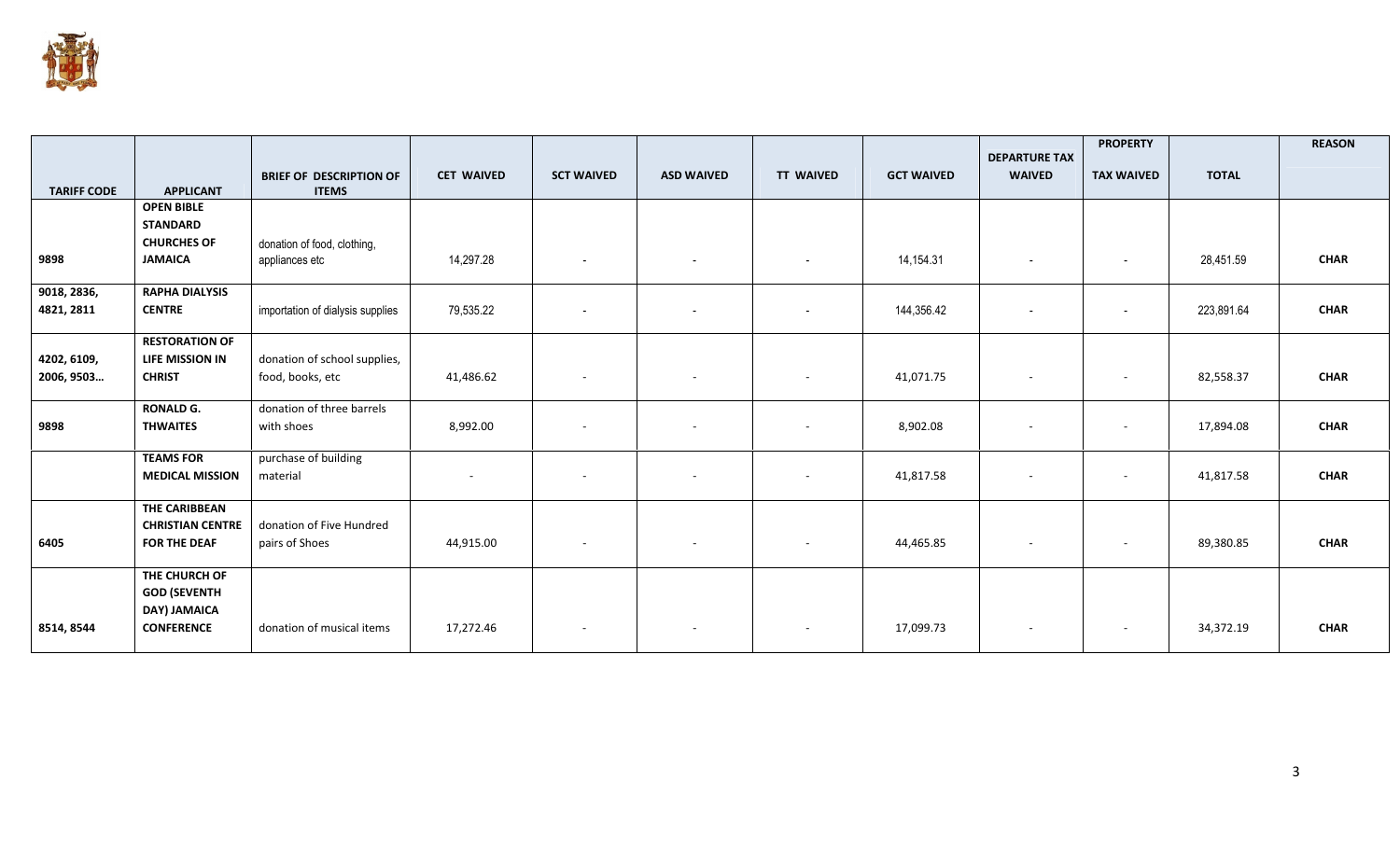

| <b>TARIFF CODE</b>                       | <b>APPLICANT</b>                                                                                      | <b>BRIEF OF DESCRIPTION OF</b><br><b>ITEMS</b>                                                                | <b>CET WAIVED</b> | <b>SCT WAIVED</b>        | <b>ASD WAIVED</b>        | <b>TT WAIVED</b>         | <b>GCT WAIVED</b> | <b>DEPARTURE TAX</b><br><b>WAIVED</b> | <b>PROPERTY</b><br><b>TAX WAIVED</b> | <b>TOTAL</b>  | <b>REASON</b>    |
|------------------------------------------|-------------------------------------------------------------------------------------------------------|---------------------------------------------------------------------------------------------------------------|-------------------|--------------------------|--------------------------|--------------------------|-------------------|---------------------------------------|--------------------------------------|---------------|------------------|
| 8518, 8543, 8544                         | <b>TRANSFORMED</b><br><b>LIFE CHURCH</b>                                                              | importation of audio equipment                                                                                | 196,911.31        | $\overline{\phantom{a}}$ | $\overline{\phantom{a}}$ |                          | 194,942.19        |                                       | $\overline{\phantom{a}}$             | 391,853.50    | <b>CHAR</b>      |
| 9898                                     | <b>WARM WHISPERS</b><br><b>MINISTRIES</b><br><b>INTERANTIONAL</b>                                     | donation of school supplies,<br>clothing, books                                                               | 14,323.89         | $\overline{\phantom{a}}$ |                          |                          | 14,180.65         |                                       | $\overline{\phantom{a}}$             | 28,504.54     | <b>CHAR</b>      |
| 8702                                     | <b>USAID</b>                                                                                          | purchase of two 2012 Ford<br>Ranger Pick up                                                                   | 776,519.64        | 931,823.57               |                          |                          | 922,505.33        |                                       | $\overline{\phantom{a}}$             | 2,630,848.54  | GOV/CON          |
| 9022                                     | <b>MEGAPORTS</b><br><b>INITIATIVE</b>                                                                 | importation of Detectors                                                                                      | 241,962.28        | $\overline{\phantom{a}}$ |                          | $\overline{\phantom{a}}$ | 439,161.53        |                                       | $\overline{\phantom{a}}$             | 681,123.81    | GOV/CON          |
| 2523                                     | <b>BOUYGUES</b><br><b>TRAVAUX PUBLICS</b>                                                             | importation of 3495 tons of slag<br>cement                                                                    | 18,355,432.44     | $\overline{\phantom{a}}$ |                          |                          | 10,600,262.23     |                                       | $\overline{\phantom{a}}$             | 28,955,694.67 | GOV/CON          |
|                                          | <b>JAMAICA</b><br><b>PROTECTED AREAS</b><br><b>TRUST</b>                                              | purchase of goods and<br>services                                                                             |                   |                          |                          |                          | 362,232.01        |                                       | $\overline{\phantom{a}}$             | 362,232.01    | GOV/CON          |
| 8701                                     | <b>NATIONAL ROAD</b><br><b>OPERATING AND</b><br><b>CONTRUCTION</b><br><b>COMPANY LIMITED</b>          | purchase of Bush Cuttter<br>and Massey Ferguson<br>Tractor; purchase of two<br>2012 Nissan Urvan panel<br>Van | 1,064,374.60      | 90,651.46                | $\sim$                   |                          | 1,204,665.54      | $\overline{\phantom{a}}$              | $\overline{\phantom{a}}$             | 2,359,691.60  | GOV/CON          |
| 6204, 6302,<br>6602, 8713,<br>9021, 9020 | <b>MINISTRY OF</b><br><b>LOCAL</b><br><b>GOVERNMENT</b><br><b>AND COMMUNITY</b><br><b>DEVELOPMNET</b> | donation of a 40ft container<br>with hospital supplies,<br>furniture, medical supplies<br>etc.                | 2,719,500.00      |                          |                          |                          | 2,692,305.00      |                                       | $\overline{\phantom{a}}$             | 5,411,805.00  | <b>GOV/INSTI</b> |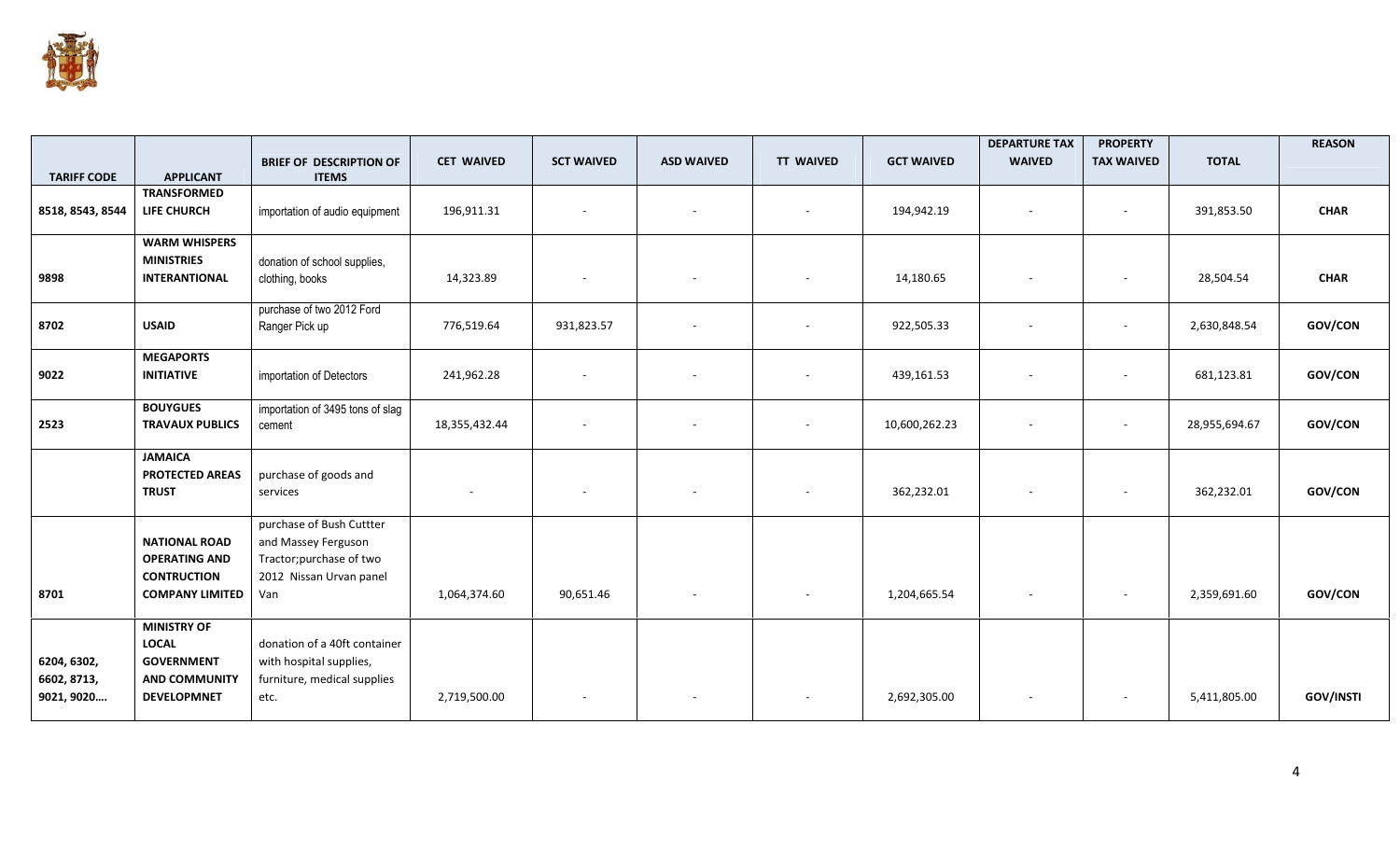

|                                         |                                                                                    |                                                                                |                   |                          |                   |                  |                   | <b>DEPARTURE TAX</b>     | <b>PROPERTY</b>          |               | <b>REASON</b>    |
|-----------------------------------------|------------------------------------------------------------------------------------|--------------------------------------------------------------------------------|-------------------|--------------------------|-------------------|------------------|-------------------|--------------------------|--------------------------|---------------|------------------|
|                                         |                                                                                    | <b>BRIEF OF DESCRIPTION OF</b>                                                 | <b>CET WAIVED</b> | <b>SCT WAIVED</b>        | <b>ASD WAIVED</b> | <b>TT WAIVED</b> | <b>GCT WAIVED</b> | <b>WAIVED</b>            | <b>TAX WAIVED</b>        | <b>TOTAL</b>  |                  |
| <b>TARIFF CODE</b><br>6103, 3401, 6404, | <b>APPLICANT</b><br><b>MINISTRY OF</b>                                             | <b>ITEMS</b>                                                                   |                   |                          |                   |                  |                   |                          |                          |               |                  |
| 4901, 2106, 3003,                       | YOUTH AND                                                                          |                                                                                |                   |                          |                   |                  |                   |                          |                          |               |                  |
| 6302, 4820, 3006,                       | <b>CULTURE/CHILD</b>                                                               |                                                                                |                   |                          |                   |                  |                   |                          |                          |               |                  |
| 0710, 1006,                             | <b>DEVELOPMENT</b>                                                                 | donation of clothing, food,                                                    |                   |                          |                   |                  |                   |                          |                          |               |                  |
| 6302, 1507                              | <b>AGENCY</b>                                                                      | toiletries etc                                                                 | 46,555.90         | $\overline{\phantom{a}}$ |                   |                  | 46,090.34         |                          | $\overline{\phantom{a}}$ | 92,646.24     | <b>GOV/INSTI</b> |
| 7114                                    | OFFICE OF THE<br><b>PRIME MINISTER</b>                                             | importation of decorative<br>medals                                            | 4,800,611.54      |                          |                   |                  | 4,752,605.42      |                          |                          | 9,553,216.96  | <b>GOV/INSTI</b> |
|                                         | <b>PORT MARIA</b><br><b>HOSPITAL</b>                                               | donation of Praxis patient<br>Stretcher                                        |                   | $\overline{\phantom{a}}$ |                   |                  | 59,493.64         | $\overline{\phantom{a}}$ | $\sim$                   | 59,493.64     | <b>GOV/INSTI</b> |
| 8704                                    | <b>JAMAICA</b><br><b>CONSTABULARY</b><br><b>FORCE</b>                              | donation of a 2012 Nissan<br>Frontier                                          | 286,324.14        | 343,588.97               |                   |                  | 340,153.08        |                          | $\overline{\phantom{a}}$ | 970,066.19    | <b>GOV/INSTI</b> |
| 8702, 8525                              | <b>MINISTRY OF</b><br><b>FOREIGN AFFAIRS</b><br><b>AND FOREIGN</b><br><b>TRADE</b> | donation of two 2012 Ford<br>F550; importation of two<br>thermal image cameras | 10,911,513.56     | 11,802,823.76            | $\sim$            |                  | 12,749,864.35     | $\overline{\phantom{a}}$ | $\overline{\phantom{a}}$ | 35,464,201.67 | <b>GOV/INSTI</b> |
|                                         | <b>DEVELOPMENT</b><br><b>BANK OF JAMAICA</b>                                       | transfer of lands from<br>Jamaica Public Service to<br>GOJ                     |                   | $\overline{\phantom{a}}$ |                   | 13,420,450.00    |                   |                          | $\sim$                   | 13,420,450.00 | <b>GOV/INSTI</b> |
| 4911                                    | <b>NATIONAL</b><br><b>GALLERY</b>                                                  | importation digital posters                                                    | 13,477.50         |                          |                   |                  | 13,342.73         |                          | $\overline{\phantom{a}}$ | 26,820.23     | <b>GOV/INSTI</b> |
|                                         | <b>JAMAICANS FOR</b><br><b>JUSTICE</b>                                             | purchase of promotional<br>items                                               |                   |                          |                   |                  | 378,963.59        |                          | $\overline{\phantom{a}}$ | 378,963.59    | <b>OTHER</b>     |
| 8415                                    | <b>UNIVERSITY</b><br><b>COLLEGE OF THE</b><br><b>CARIBBEAN</b>                     | importation of equipment<br>and materials                                      | 5,453,357.72      |                          |                   |                  | 5,398,824.14      |                          | $\overline{\phantom{a}}$ | 10,852,181.86 | <b>OTHER</b>     |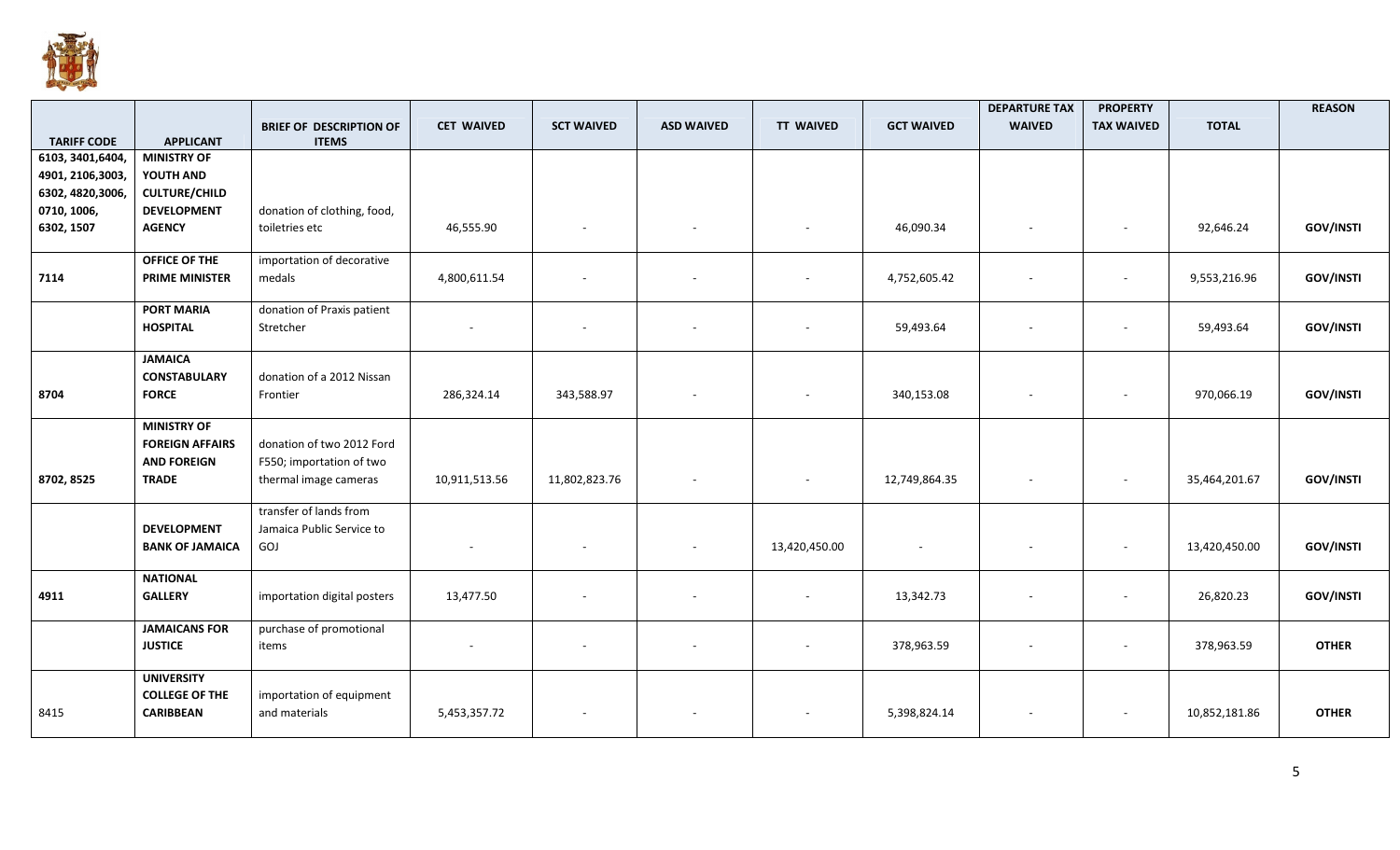

|                           |                                                                                 | <b>BRIEF OF DESCRIPTION OF</b>               | <b>CET WAIVED</b> | <b>SCT WAIVED</b>        | <b>ASD WAIVED</b>        | <b>TT WAIVED</b>         | <b>GCT WAIVED</b> | <b>DEPARTURE TAX</b><br><b>WAIVED</b> | <b>PROPERTY</b><br><b>TAX WAIVED</b> | <b>TOTAL</b> | <b>REASON</b> |
|---------------------------|---------------------------------------------------------------------------------|----------------------------------------------|-------------------|--------------------------|--------------------------|--------------------------|-------------------|---------------------------------------|--------------------------------------|--------------|---------------|
| <b>TARIFF CODE</b>        | <b>APPLICANT</b>                                                                | <b>ITEMS</b>                                 |                   |                          |                          |                          |                   |                                       |                                      |              |               |
| 8702                      | JOY M. SMITH                                                                    | Purchase of a 2012 Toyota<br>Corolla         |                   | 373,297.55               | $\sim$                   | $\blacksquare$           | $\sim$            |                                       | $\sim$                               | 373,297.55   | <b>OTHER</b>  |
| 8703                      | <b>SHARON A. CAREY</b>                                                          | Purchase of a 2012 Honda<br><b>CRV</b>       |                   | 518,692.79               | $\sim$                   | $\overline{\phantom{a}}$ | $\sim$            |                                       | $\overline{\phantom{a}}$             | 518,692.79   | <b>OTHER</b>  |
| 8704                      | <b>THE JAMAICA</b><br><b>PRINTING</b><br><b>SERVICES</b>                        | purchase of a 2012 Toyota<br>Hiace Panel Van | 356,086.12        | 106,825.84               | $\overline{\phantom{a}}$ | $\overline{\phantom{a}}$ | 370,151.52        | $\overline{\phantom{a}}$              | $\overline{\phantom{a}}$             | 833,063.48   | <b>OTHER</b>  |
| 9506, 6109,<br>6115, 6103 | <b>HARBOUR VIEW</b><br><b>FOOTBALL CLUB</b>                                     | importation of gears                         | 188,374.59        | $\sim$                   | $\overline{\phantom{a}}$ | $\overline{\phantom{a}}$ | 186,490.84        | $\overline{\phantom{a}}$              | $\overline{\phantom{a}}$             | 374,865.43   | <b>OTHER</b>  |
| 4911                      | <b>JAMAICA</b><br><b>FOOTBALL</b><br><b>FEDERATION</b><br><b>LIMITED</b>        | importation of tickets                       | 219,273.23        | $\overline{\phantom{a}}$ | $\overline{\phantom{a}}$ | $\overline{\phantom{a}}$ | 217,080.50        | $\overline{\phantom{a}}$              | $\overline{\phantom{a}}$             | 436,353.73   | <b>OTHER</b>  |
|                           | <b>MONTEGO BAY</b><br><b>MARINE PARK</b><br><b>TRUST</b>                        | importation of marine<br>supplies            | 64,638.09         | $\sim$                   | $\blacksquare$           | $\blacksquare$           | 63,991.71         |                                       | $\blacksquare$                       | 128,629.80   | <b>OTHER</b>  |
| 8443                      | <b>PHEONIX</b><br><b>PRINTERY LIMITED</b>                                       | importation of equipment                     | $\sim$            | $\sim$                   | $\overline{\phantom{a}}$ | $\overline{\phantom{a}}$ | 5,819,616.00      | $\overline{\phantom{a}}$              | $\sim$                               | 5,819,616.00 | <b>OTHER</b>  |
| 2309                      | <b>PIONEER</b><br><b>MANUFACTURING</b><br><b>DISTRIBUTION</b><br><b>COMPANY</b> | importation of dog food                      | 2,060,300.82      | $\sim$                   | $\overline{\phantom{a}}$ | $\overline{\phantom{a}}$ | $\sim$            | $\overline{\phantom{a}}$              | $\overline{\phantom{a}}$             | 2,060,300.82 | <b>OTHER</b>  |
| 4202                      | <b>SPECIAL OLYMPICS</b><br><b>JAMAICA</b>                                       | importation of 35 bags                       | 100,254.00        |                          |                          |                          | 99,251.46         |                                       |                                      | 199,505.46   | <b>OTHER</b>  |

6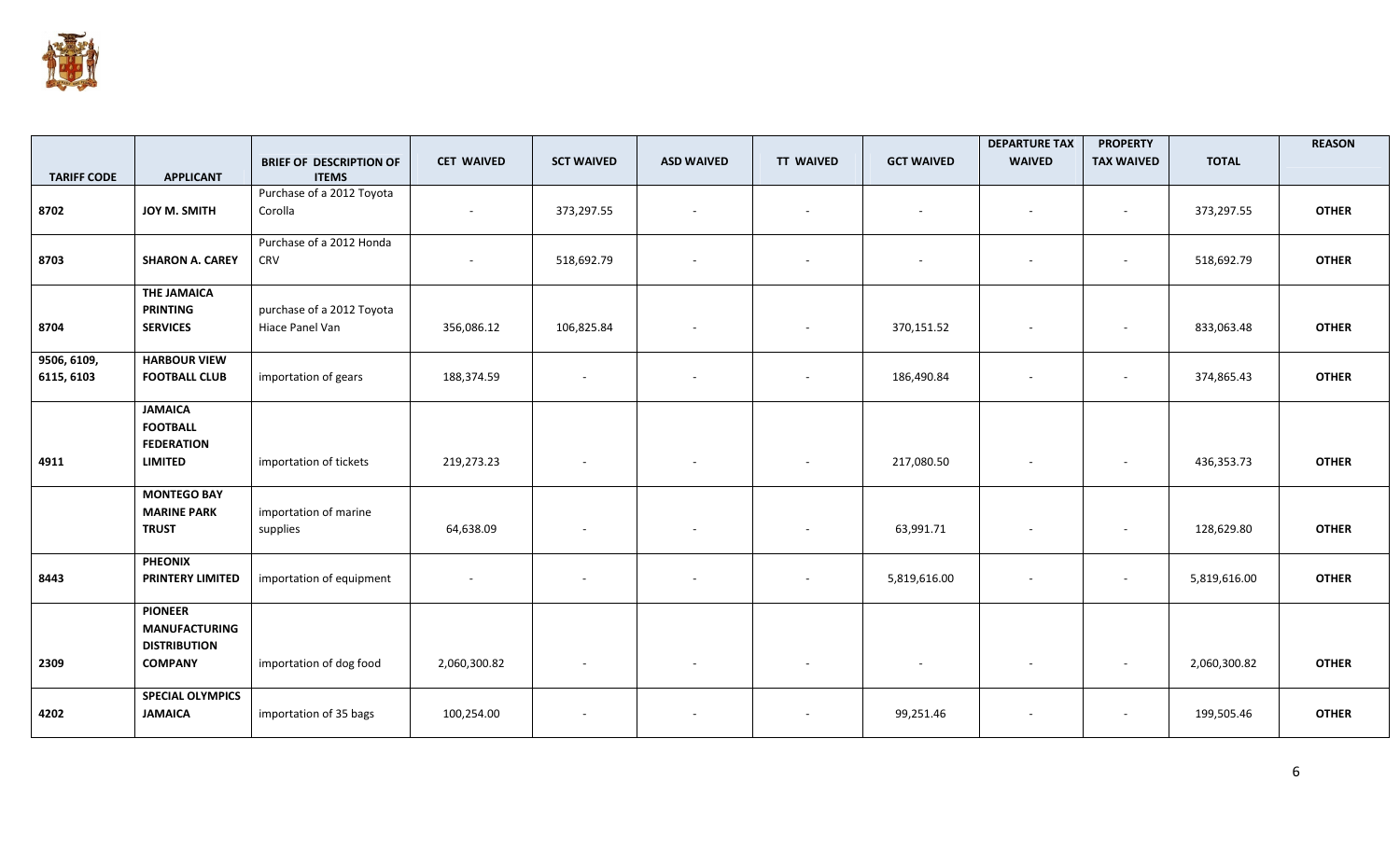

|                    |                        |                                |                   |                   |                          |                          |                          | <b>DEPARTURE TAX</b>     | <b>PROPERTY</b>          |              | <b>REASON</b> |
|--------------------|------------------------|--------------------------------|-------------------|-------------------|--------------------------|--------------------------|--------------------------|--------------------------|--------------------------|--------------|---------------|
|                    |                        | <b>BRIEF OF DESCRIPTION OF</b> | <b>CET WAIVED</b> | <b>SCT WAIVED</b> | <b>ASD WAIVED</b>        | <b>TT WAIVED</b>         | <b>GCT WAIVED</b>        | <b>WAIVED</b>            | <b>TAX WAIVED</b>        | <b>TOTAL</b> |               |
| <b>TARIFF CODE</b> | <b>APPLICANT</b>       | <b>ITEMS</b>                   |                   |                   |                          |                          |                          |                          |                          |              |               |
|                    | <b>TAMEKA WALKER</b>   | transfer of property           | $\sim$            | $\sim$            | $\blacksquare$           | 106,500.00               | $\overline{\phantom{a}}$ | $\blacksquare$           | $\sim$                   | 106,500.00   | <b>OTHER</b>  |
|                    | <b>WIGTON</b>          |                                |                   |                   |                          |                          |                          |                          |                          |              |               |
|                    | <b>WINDFARM</b>        | importation of specialized     |                   |                   |                          |                          |                          |                          |                          |              |               |
| 8536, 8504, 8538   | <b>LIMITED</b>         | parts                          | 305,132.93        |                   |                          |                          | 302,081.60               |                          | ٠                        | 607,214.52   | <b>OTHER</b>  |
|                    |                        |                                |                   |                   |                          |                          |                          |                          |                          |              |               |
|                    | <b>WORTHY PARK</b>     | Purchase of a 2012 Ranger      |                   |                   |                          |                          |                          |                          |                          |              |               |
| 8702               | <b>ESTATE LIMITED</b>  | <b>XLT Pickup</b>              | $\sim$            | 495,861.60        | $\blacksquare$           | $\sim$                   | 490,902.98               |                          | $\blacksquare$           | 986,764.58   | <b>OTHER</b>  |
|                    |                        |                                |                   |                   |                          |                          |                          |                          |                          |              |               |
|                    | <b>THE JAMAICA</b>     |                                |                   |                   |                          |                          |                          |                          |                          |              |               |
|                    | <b>TEACHER'S</b>       | donation of 2012 Toyota        |                   |                   |                          |                          |                          |                          |                          |              |               |
| 8702               | <b>ASSOCIATION</b>     | Landcruiser                    | 333,243.52        | 866,433.15        | $\overline{\phantom{a}}$ | $\overline{\phantom{a}}$ | 857,768.82               |                          | $\overline{\phantom{a}}$ | 2,057,445.49 | <b>OTHER</b>  |
|                    |                        |                                |                   |                   |                          |                          |                          |                          |                          |              |               |
| 3923, 3919, 4823,  | <b>ANISA</b>           |                                |                   |                   |                          |                          |                          |                          |                          |              |               |
| 5607, 3920,        | <b>PRODUCTIONS/</b>    |                                |                   |                   |                          |                          |                          |                          |                          |              |               |
| 4412, 7616,8506,   |                        |                                |                   |                   |                          |                          |                          |                          |                          |              |               |
| 6307, 8517, 7326,  | <b>SLINSHOT</b>        | importation of equipment       |                   |                   |                          |                          |                          |                          |                          |              |               |
| 8302, 8544         | <b>PRODUCTIONS</b>     | and materials                  | 227,908.77        | $\sim$            | $\overline{\phantom{a}}$ | $\overline{\phantom{a}}$ | 225,629.68               | $\overline{\phantom{a}}$ | $\overline{\phantom{a}}$ | 453,538.45   | <b>OTHER</b>  |
|                    |                        |                                |                   |                   |                          |                          |                          |                          |                          |              |               |
|                    | <b>FLY JAMAICA</b>     |                                |                   |                   |                          |                          |                          |                          |                          |              |               |
|                    | <b>LIMITED</b>         | demonstration flight           |                   |                   |                          |                          | $\sim$                   | 100,000.00               | $\overline{\phantom{a}}$ | 100,000.00   | <b>OTHER</b>  |
|                    |                        |                                |                   |                   |                          |                          |                          |                          |                          |              |               |
|                    | <b>BERNITA LOCKE</b>   | property                       | $\sim$            | $\sim$            | $\sim$                   | $\sim$                   | $\sim$                   | $\overline{\phantom{a}}$ | 314,425.00               | 314,425.00   | <b>OTHER</b>  |
|                    |                        |                                |                   |                   |                          |                          |                          |                          |                          |              |               |
| 4202, 6404,        |                        |                                |                   |                   |                          |                          |                          |                          |                          |              |               |
| 6115, 6101,        | <b>JAMAICA OLYMPIC</b> |                                |                   |                   |                          |                          |                          |                          |                          |              |               |
| 6109, 6104         | <b>ASSOCIATION</b>     | importation of gears           | 300,717.12        | $\sim$            | $\overline{\phantom{a}}$ | $\overline{\phantom{a}}$ | 297,709.95               | $\overline{\phantom{a}}$ | $\overline{\phantom{a}}$ | 598,427.08   | <b>OTHER</b>  |
|                    |                        |                                |                   |                   |                          |                          |                          |                          |                          |              |               |
|                    | <b>KING PEPPER</b>     |                                |                   |                   |                          |                          |                          |                          |                          |              |               |
|                    | <b>PRODUCTS</b>        |                                |                   |                   |                          |                          |                          |                          |                          |              |               |
|                    | <b>LIMITED</b>         | assessment charges             |                   |                   | $\blacksquare$           | $\blacksquare$           |                          |                          | ٠                        |              | <b>OTHER</b>  |
|                    |                        |                                |                   |                   |                          |                          |                          |                          |                          |              |               |
|                    | <b>MAXINE A HENRY-</b> | purchase of one 2013           |                   |                   |                          |                          |                          |                          |                          |              |               |
| 8702               | <b>WILSON</b>          | Toyota landcruiser             | 321,429.22        | 835,715.97        |                          |                          | 827,358.81               |                          | ٠                        | 1,984,504.00 | <b>OTHER</b>  |
|                    |                        |                                |                   |                   |                          |                          |                          |                          |                          |              |               |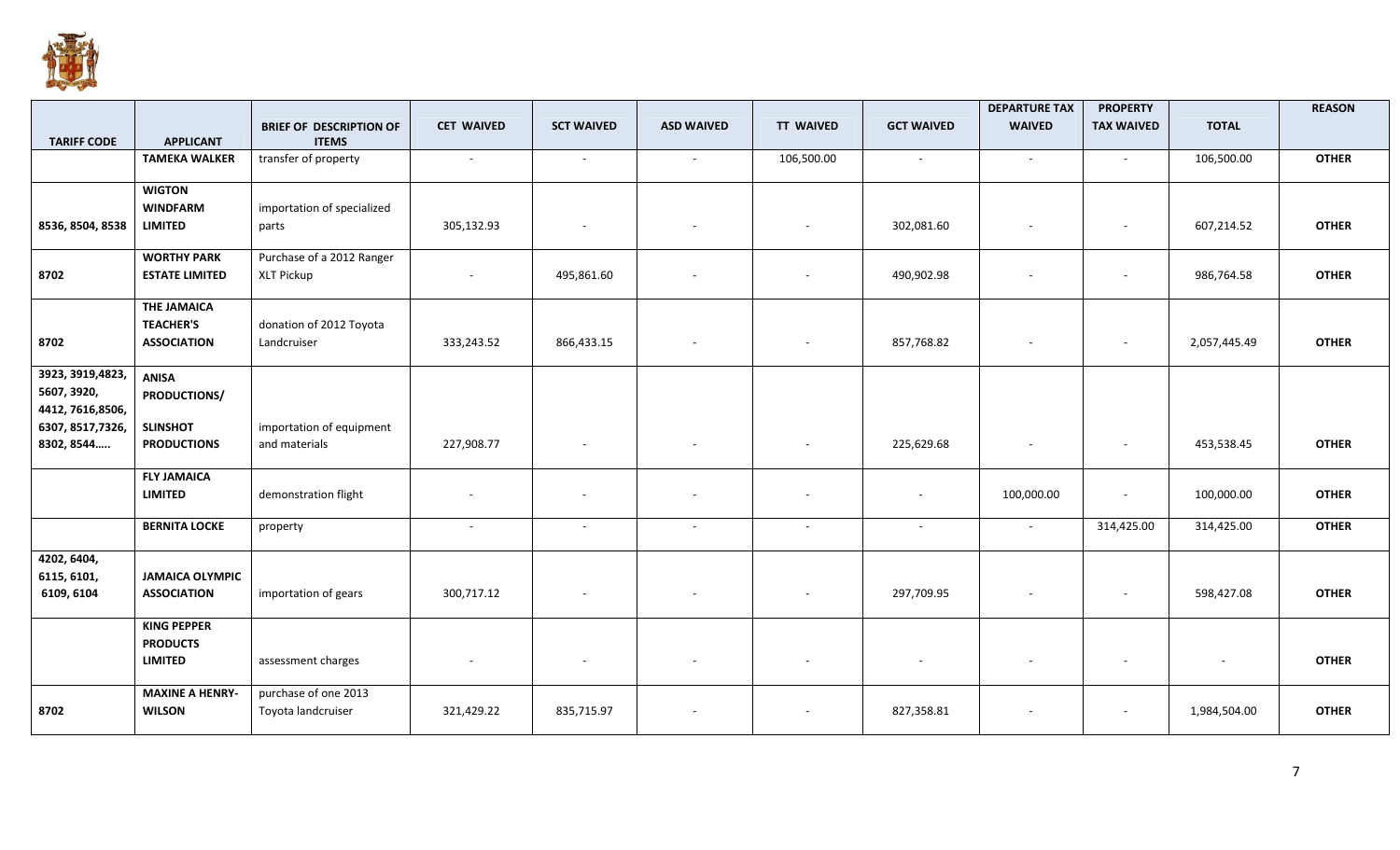

|                    |                                                |                                                |                   |                          |                          |                  |                   | <b>DEPARTURE TAX</b>     | <b>PROPERTY</b>          |               | <b>REASON</b> |
|--------------------|------------------------------------------------|------------------------------------------------|-------------------|--------------------------|--------------------------|------------------|-------------------|--------------------------|--------------------------|---------------|---------------|
|                    | <b>APPLICANT</b>                               | <b>BRIEF OF DESCRIPTION OF</b><br><b>ITEMS</b> | <b>CET WAIVED</b> | <b>SCT WAIVED</b>        | <b>ASD WAIVED</b>        | <b>TT WAIVED</b> | <b>GCT WAIVED</b> | <b>WAIVED</b>            | <b>TAX WAIVED</b>        | <b>TOTAL</b>  |               |
| <b>TARIFF CODE</b> | <b>MOTHERS</b>                                 |                                                |                   |                          |                          |                  |                   |                          |                          |               |               |
|                    | <b>ENTERPRISES</b>                             | importation of 84,000 lbs of                   |                   |                          |                          |                  |                   |                          |                          |               |               |
| 0201               | <b>LIMITED</b>                                 | <b>Beef Trimmings</b>                          |                   |                          | 5,386,551.76             |                  |                   |                          |                          | 5,386,551.76  | OTHER/AGRI    |
|                    |                                                |                                                |                   |                          |                          |                  |                   |                          |                          |               |               |
|                    | <b>ANDREW</b>                                  | importation of agricultural                    |                   |                          |                          |                  |                   |                          |                          |               |               |
| 8701               | <b>LAWRENCE</b>                                | equipment                                      | 421,974.81        | $\overline{\phantom{a}}$ |                          |                  | 417,755.06        | $\overline{\phantom{a}}$ | $\overline{\phantom{a}}$ | 839,729.87    | OTHER/AGRI    |
|                    |                                                | importation of agricultural                    |                   |                          |                          |                  |                   |                          |                          |               |               |
| 3926               | <b>DANNETTE DAVIS</b>                          | equipment                                      | 30,901.52         | $\overline{\phantom{a}}$ |                          |                  | 30,592.50         |                          | $\sim$                   | 61,494.02     | OTHER/AGRI    |
|                    |                                                |                                                |                   |                          |                          |                  |                   |                          |                          |               |               |
|                    | <b>FITZROY</b>                                 | importation of agricultural                    |                   |                          |                          |                  |                   |                          |                          |               |               |
| 8436               | <b>ANDERSON</b>                                | equipment                                      | 10,060.78         | $\overline{\phantom{a}}$ |                          |                  | 9,960.17          | $\blacksquare$           | $\sim$                   | 20,020.95     | OTHER/AGRI    |
|                    |                                                |                                                |                   |                          |                          |                  |                   |                          |                          |               |               |
|                    | <b>LONGVILLE PARK</b>                          |                                                |                   |                          |                          |                  |                   |                          |                          |               |               |
| 2309               | <b>FARMSLIMITED/PH</b><br><b>ILLIP BUNTING</b> | importation of tilapia feed                    | 319,362.84        |                          |                          |                  | 316,169.21        |                          | $\overline{\phantom{a}}$ | 635,532.05    | OTHER/AGRI    |
|                    |                                                |                                                |                   |                          |                          |                  |                   |                          |                          |               |               |
|                    | <b>DOUGALL</b>                                 | importation of equipment                       |                   |                          |                          |                  |                   |                          |                          |               |               |
| 8424,              | <b>FLOORING LIMITED</b>                        | and materials                                  |                   |                          |                          |                  | 127,645.40        |                          | ۰.                       | 127,645.40    | OTHER/MAN     |
|                    |                                                |                                                |                   |                          |                          |                  |                   |                          |                          |               |               |
| 8414, 4009,        | <b>MEKYAH</b>                                  |                                                |                   |                          |                          |                  |                   |                          |                          |               |               |
| 8424, 8463,        | <b>MANUFACTURING</b>                           | importation of machinery                       |                   |                          |                          |                  |                   |                          |                          |               |               |
| 8463, 7304,        | <b>LIMITED</b>                                 | and materials                                  |                   | $\overline{\phantom{a}}$ | $\overline{\phantom{0}}$ |                  | 223,883.67        |                          | $\overline{\phantom{a}}$ | 223,883.67    | OTHER/MAN     |
|                    | <b>WISYNCO GROUP</b>                           | importation of equipment                       |                   |                          |                          |                  |                   |                          |                          |               |               |
| 8422, 8421         | <b>LIMITED</b>                                 | and materials                                  |                   | $\overline{\phantom{a}}$ |                          |                  | 13,323,338.91     |                          | $\overline{\phantom{a}}$ | 13,323,338.91 | OTHER/MAN     |
|                    |                                                |                                                |                   |                          |                          |                  |                   |                          |                          |               |               |
|                    | <b>ARC SYSTEMS</b>                             |                                                |                   |                          |                          |                  |                   |                          |                          |               |               |
| 8443               | <b>LIMITED</b>                                 | importation of equipment                       |                   |                          |                          |                  | 900,790.31        |                          | ٠                        | 900,790.31    | OTHER/MAN     |
| 8422               | <b>ISLAND DAIRY</b>                            | importation of equipment                       | $\sim$            | $\overline{\phantom{a}}$ | $\overline{a}$           |                  | 2,733,242.49      | $\blacksquare$           | $\sim$                   | 2,733,242.49  | OTHER/MAN     |
|                    |                                                |                                                |                   |                          |                          |                  |                   |                          |                          |               |               |
|                    | <b>KONVERTA</b>                                | importation of equipment                       |                   |                          |                          |                  |                   |                          |                          |               |               |
| 8741, 8477         | <b>LIMITED</b>                                 | and materials                                  |                   |                          |                          |                  | 3,332,547.90      |                          | ۰.                       | 3,332,547.90  | OTHER/MAN     |
|                    |                                                |                                                |                   |                          |                          |                  |                   |                          |                          |               |               |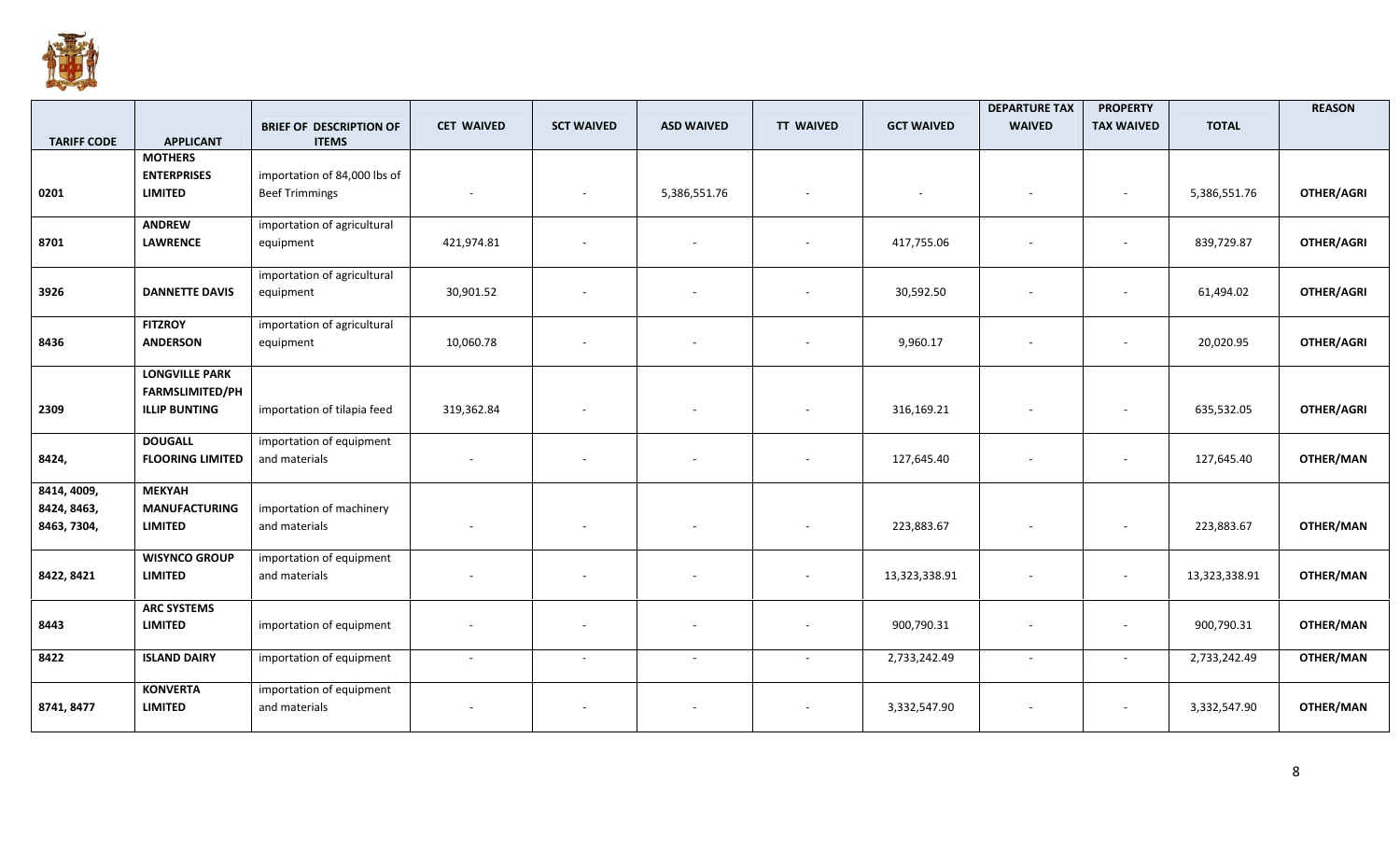

| <b>TARIFF CODE</b> | <b>APPLICANT</b>          | <b>BRIEF OF DESCRIPTION OF</b><br><b>ITEMS</b> | <b>CET WAIVED</b> | <b>SCT WAIVED</b>        | <b>ASD WAIVED</b>        | <b>TT WAIVED</b> | <b>GCT WAIVED</b> | <b>DEPARTURE TAX</b><br><b>WAIVED</b> | <b>PROPERTY</b><br><b>TAX WAIVED</b> | <b>TOTAL</b>   | <b>REASON</b>     |
|--------------------|---------------------------|------------------------------------------------|-------------------|--------------------------|--------------------------|------------------|-------------------|---------------------------------------|--------------------------------------|----------------|-------------------|
|                    | <b>AMERICAN AUTO</b>      |                                                |                   |                          |                          |                  |                   |                                       |                                      |                |                   |
| 4420, 7323,        | <b>GUARDIAN, INC-</b>     | importation of promotional                     |                   |                          |                          |                  |                   |                                       |                                      |                |                   |
| 4016, 3926         | AAGI                      | Items                                          | 23,586.52         | $\overline{\phantom{a}}$ |                          |                  | 23,350.66         |                                       | $\overline{\phantom{a}}$             | 46,937.18      | <b>OTHER/TOUR</b> |
|                    | <b>CHESTNUT LAND</b>      | importation of promotional                     |                   |                          |                          |                  |                   |                                       |                                      |                |                   |
| 4911               | <b>COMPANY</b>            | Items                                          | 130,873.35        | $\overline{\phantom{a}}$ |                          |                  | 129,564.62        |                                       | $\overline{\phantom{0}}$             | 260,437.97     | <b>OTHER/TOUR</b> |
|                    | <b>CMITE/MAUI JIM</b>     | importation of promotional                     |                   |                          |                          |                  |                   |                                       |                                      |                |                   |
| 4911               | <b>SUNGLASSES</b>         | Items                                          | 440,880.47        | $\overline{\phantom{a}}$ |                          |                  | 436,471.67        | $\overline{\phantom{a}}$              | $\overline{\phantom{a}}$             | 877,352.14     | <b>OTHER/TOUR</b> |
|                    | <b>JAMAICA FAM</b>        | importation of promotional                     |                   |                          |                          |                  |                   |                                       |                                      |                |                   |
| 4911               | <b>TOURS</b>              | Items                                          | 49,839.80         | $\overline{\phantom{a}}$ | $\overline{\phantom{a}}$ |                  | 49,341.40         |                                       | $\overline{\phantom{a}}$             | 99,181.19      | <b>OTHER/TOUR</b> |
| 9608, 9017,        | <b>PRIYA CHAN -</b>       |                                                |                   |                          |                          |                  |                   |                                       |                                      |                |                   |
| 4820, 4821,        | <b>QUESTEX MEDIA</b>      | importation of promotional                     |                   |                          |                          |                  |                   |                                       |                                      |                |                   |
| 8472, 3919         | <b>GROUP</b>              | Items                                          | 50,226.15         | $\overline{\phantom{a}}$ |                          |                  | 49,723.89         |                                       | $\overline{\phantom{a}}$             | 99,950.04      | <b>OTHER/TOUR</b> |
|                    |                           | purchase of six Toyota Yaris;                  |                   |                          |                          |                  |                   |                                       |                                      |                |                   |
|                    |                           | Purchase of 2 Suzuki SX4;                      |                   |                          |                          |                  |                   |                                       |                                      |                |                   |
|                    | <b>DANJOR CAR</b>         | Purchase of 2 Toyota<br>Corolla; Purchase of 2 |                   |                          |                          |                  |                   |                                       |                                      |                |                   |
| 8703               | <b>RENTALS LIMITED</b>    | Suzuki Vitara                                  | 2,989,408.38      | 1,793,645.03             | $\sim$                   |                  |                   |                                       | $\overline{\phantom{a}}$             | 4,783,053.41   | <b>OTHER/TOUR</b> |
|                    |                           |                                                |                   |                          |                          |                  |                   |                                       |                                      |                |                   |
|                    | <b>HAPPY WORLD</b>        |                                                |                   |                          |                          |                  |                   |                                       |                                      |                |                   |
|                    | <b>BIKE AND CAR</b>       | purchase of two 2013                           |                   |                          |                          |                  |                   |                                       |                                      |                |                   |
| 8703               | <b>RENTAL LIMITED</b>     | Toyota Corolla                                 | 519,075.96        | 311,445.58               |                          |                  |                   |                                       | $\overline{\phantom{a}}$             | 830,521.54     | <b>OTHER/TOUR</b> |
|                    | Pat's Taxi Service &      | purchase of three Toyota                       |                   |                          |                          |                  |                   |                                       |                                      |                |                   |
| 8703               | <b>Car Rental Limited</b> | Yaris                                          | 703,690.56        | 422,214.34               |                          |                  |                   | $\overline{\phantom{m}}$              | $\overline{\phantom{a}}$             | 1,125,904.90   | <b>OTHER/TOUR</b> |
| <b>TOTAL</b>       |                           |                                                | 147,429,013.51    | 21,289,272.65            | 5,386,551.76             | 13,526,950.00    | 164,428,870.84    | 100,000.00                            | 314,425.00                           | 352,475,083.76 |                   |